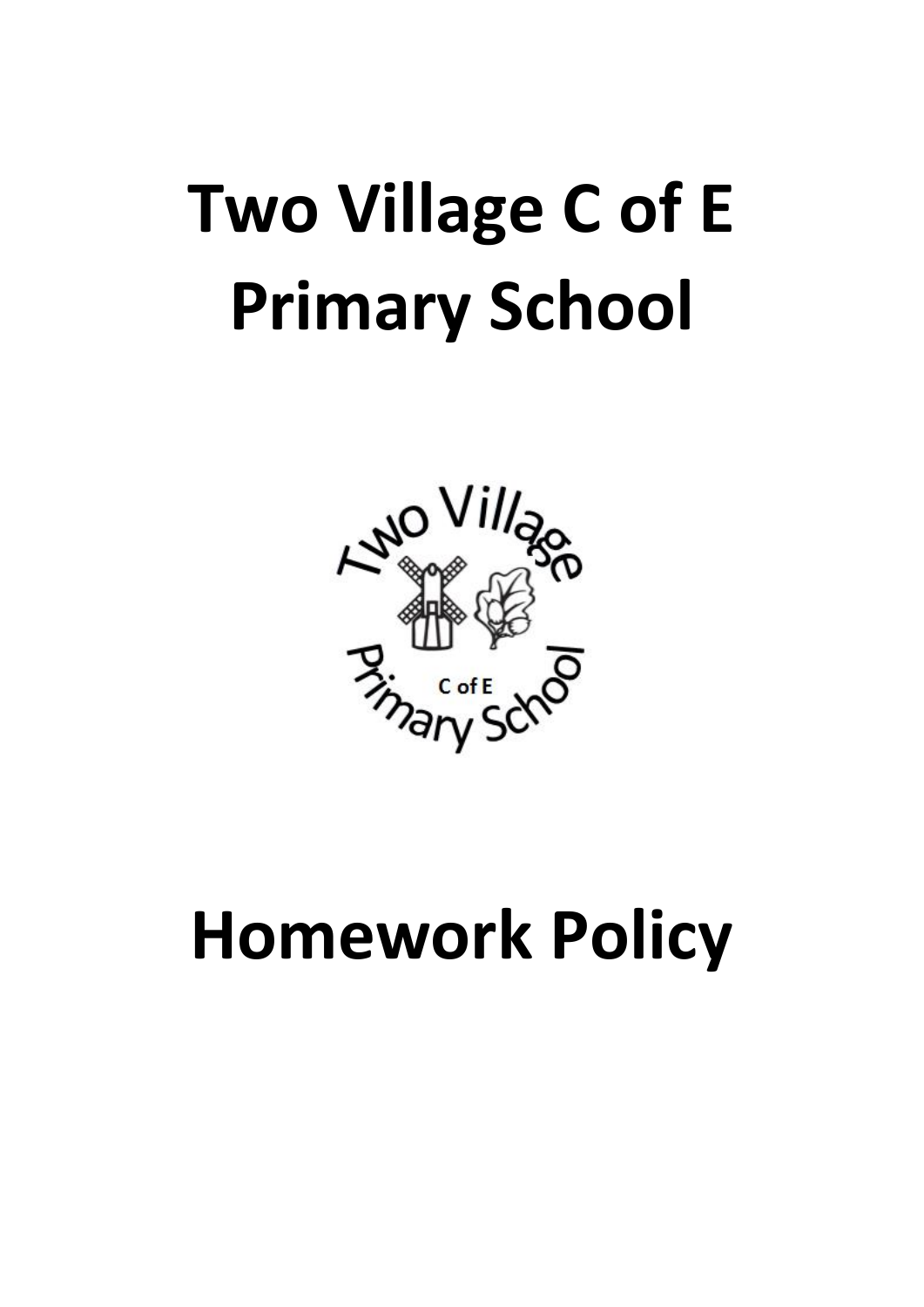

## **Homework Policy**

*"Well organised homework can play a vital role in raising standards of achievement."* DfE

## **Introduction**

Homework is anything children do outside the normal school day that contributes to their learning, in response to guidance from the school. Homework encompasses a whole variety of activities instigated by teachers and parents/carers to support the children's learning.

## **Rationale**

Learning at home is an essential part of a broad and balanced education. Regular homework is important as it gives pupils the opportunity to practise and consolidate at home, learning that has been carried out in class. It provides opportunities for children to undertake more detailed research and to further develop specific skills. It also helps pupils to become confident, independent learners, building skills they will need throughout their time at school and into adult life. The foundations of effective homework practices are established early on, develop progressively across the key stages and support effective transition to the secondary phase, where homework is mandatory.

### **Aims**

The aim of this policy is to:

- ensure a consistent approach to homework at Two Village Primary School and to implement it in order to maximise the learning opportunities for the children;
- develop the skills of an independent learner;
- promote cooperation between home and school in supporting each child's learning;
- consolidate and reinforce learning done in school;
- allow children to practise skills taught in lessons;
- to develop good work habits for the future;

## **Organisation of Homework**

Each class will have an element of literacy and maths homework each week. The quantity and type of homework will vary, depending on the child's year group. In addition to weekly literacy and maths homework, children may complete a personal project in Key Stage 2. While we would expect all children to complete weekly maths and English tasks set, personal projects are optional.

### Early Years

- Daily sharing a book, not necessarily a school reading book
- Phonic activities
- Maths activities

### Year 1

- Daily reading, not necessarily a school reading book
- Phonics based work
- A maths activity

## Year 2

- Daily reading, not necessarily a school reading book
- Weekly spellings
- Maths

## *Sowing the Seeds for Success – With God All Things Are Possible*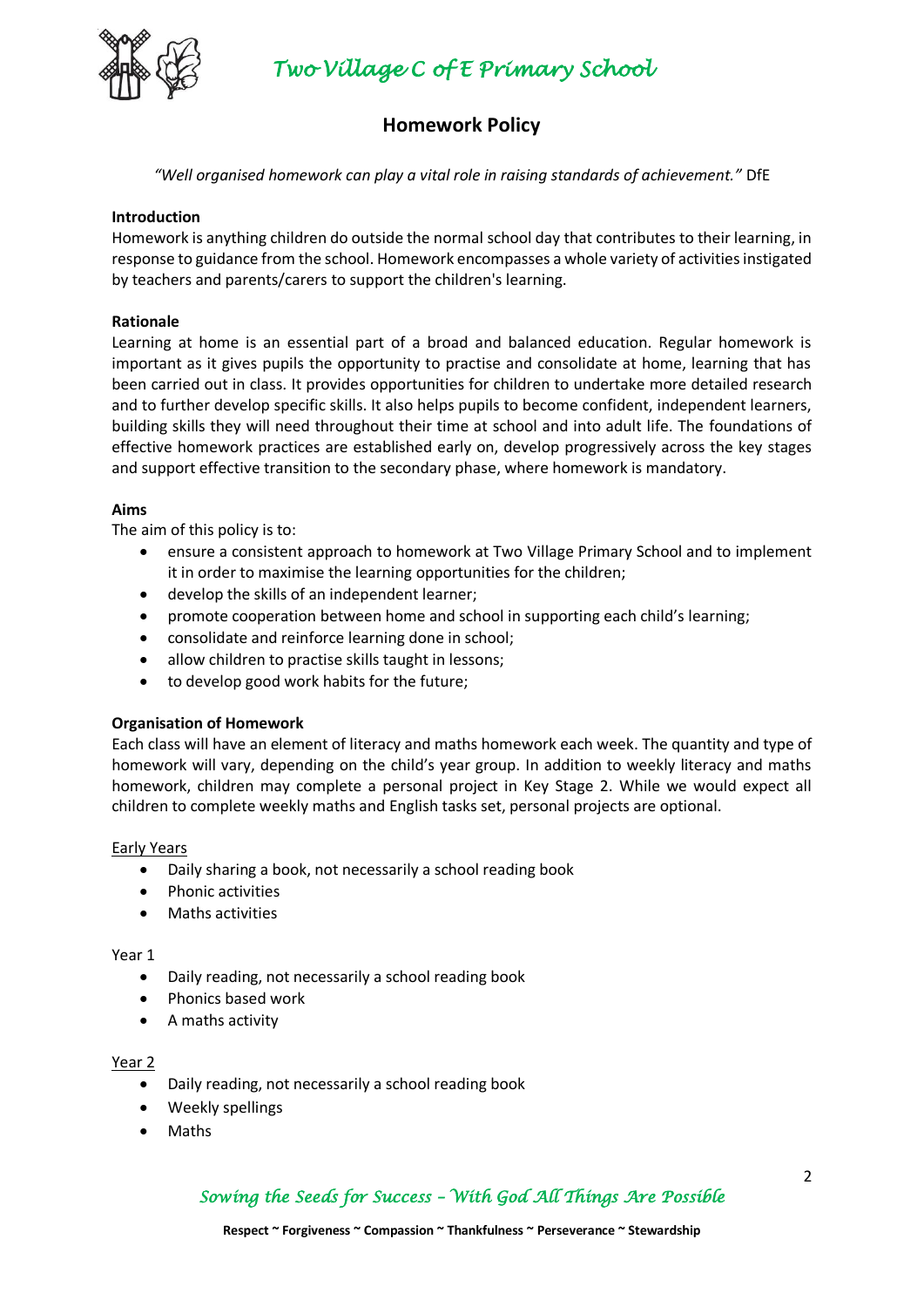

## Lower Key Stage 2 - Year 3 and Year 4

- Daily reading, not necessarily a school reading book
- Weekly spellings
- Maths
- Optional personal project

Upper Key Stage 2 – Year 5 and Year 6

- Daily reading, not necessarily a school reading book
- Weekly spellings
- Maths
- Optional personal project

Please note that in Upper Key Stage 2, teachers may sometimes send home additional English homework in order to support learning in class or for revision in Year 6.

## **Expectations**

Naturally, homework is an extension of the work that has been completed during the week. If, at any time, a pupil finds some of the homework difficult, they should seek advice and support from their class teacher.

Homework does not just mean formal exercises carried out by children without help from their parents. On the contrary, particularly in the case of young children, it is the involvement of parents/carers in joint activities, which fosters the most valuable learning.

## **A Working Partnership**

Parents and children are obliged to take responsibility for the completion of homework. In order to ensure that parents are able to actively participate with their child, the school will always aim to inform parents' of the methodology and strategies applied to learning in the key subject areas.

## **What parents are expected to do to help children learn:**

1. Give the child confidence through lots of praise and encouragement.

• Parents have tremendous power to strengthen children's confidence - and confidence is vital to learning.

• Provide specific praise that focuses on a particular aspect of their work. Comments such as "I like the way you have…" is more effective than "You're clever".

2. Read to, and with their child as much as possible.

3. Encourage their child to observe and talk about what they see, feel, think etc.

• Even young children can be helped to read notices and signs, for example, and understand what they mean.

4. Make use of their local library.

5. Visit museums and other places of interest to stimulate young, enquiring minds

6. Provide a reasonably quiet and suitable place where their child can work and show that all members of the family value and respect the homework activity.

7. Try to set time aside to support their child's homework activities whilst also allowing some independence where appropriate.

8. Encourage their child to discuss homework, including feedback from teachers.

9. Try to help their child to see the enjoyable aspects of homework.

10. Help their child to see the importance of homework and teach them to become independent and take more responsibility for themselves as they get older.

11. Remind their child to complete and hand homework in on time.

## *Sowing the Seeds for Success – With God All Things Are Possible*